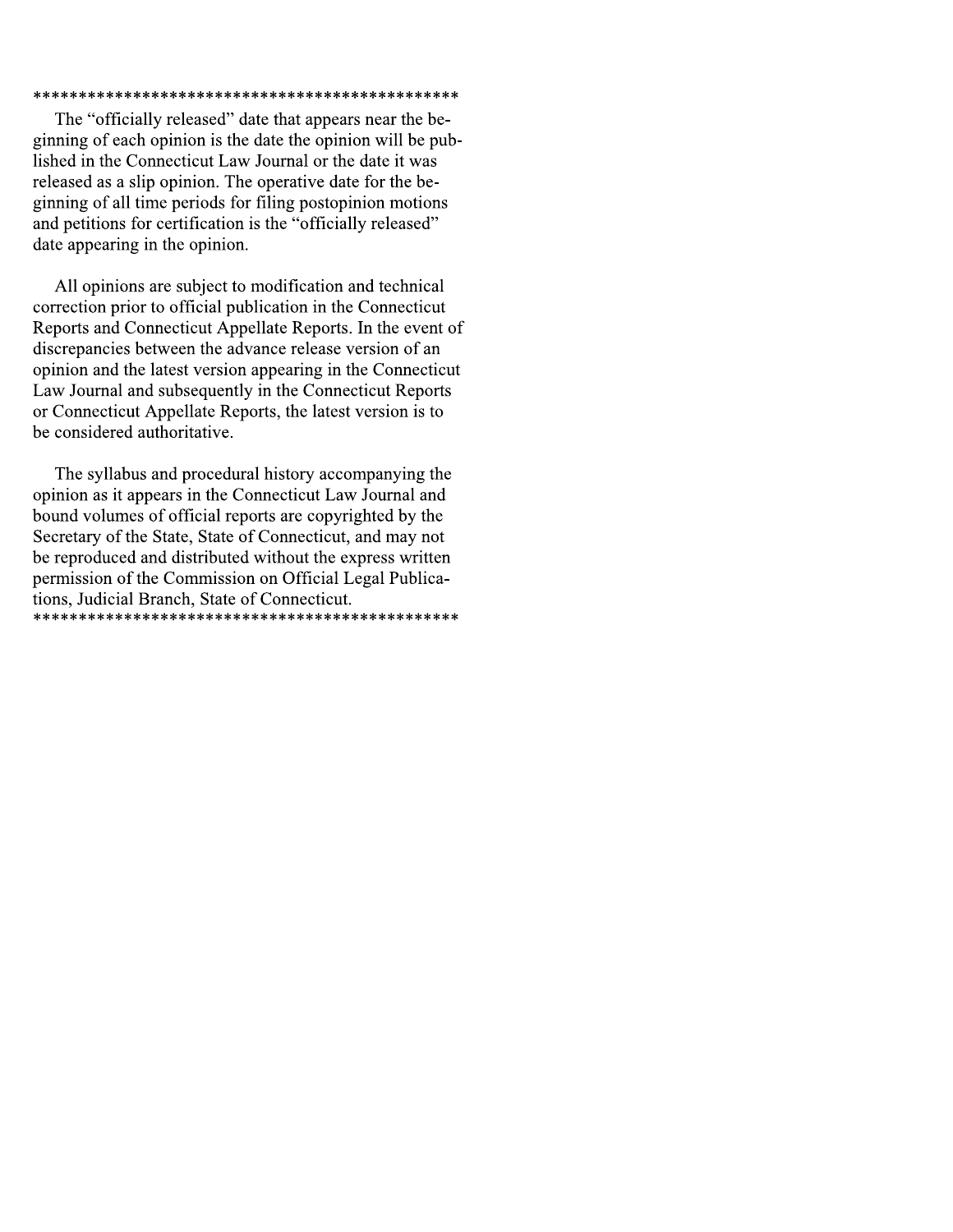# RAYMOND GODAIRE *v.* DEPARTMENT OF SOCIAL SERVICES ET AL. (AC 39068)

#### Alvord, Sheldon and Norcott, Js.

#### *Syllabus*

The plaintiff appealed to this court from the judgment of the trial court dismissing his administrative appeal from the decision of the defendant Department of Social Services discontinuing the plaintiff's medical benefits under a medical assistance program for the aged, blind and disabled on the ground that he had not met the program's spenddown requirements. Prior to an administrative hearing on the matter, the Department of Social Services redetermined that the plaintiff, who was eighty-two years old at the time, was eligible for the program's benefits under a spenddown totaling \$1929.72 forthe period March, 2015, through August, 2015. The plaintiff previously was granted coverage under the program from August, 2014, to January, 2015, and certain dental work was to be included in that coverage. Because the dental work would not be completed until the second week of February, beyond the coverage date, a department employee extended the plaintiff's coverage under the program for one month to include February. At the hearing held on April 1, 2015, an eligibility specialist for the department told the hearing officer that the department's reinstatement of the plaintiff's benefits for one month had to be corrected, and following the hearing, a corrected eligibility document was submitted to the hearing officer indicating that the plaintiff's spenddown period would run from February, 2015, to July, 2015, rather than from March, 2015, to August, 2015. The hearing officer denied the plaintiff's appeal from the discontinuation of his medical benefits and concluded that the department correctly determined that the plaintiff had to meet a spenddown to receive the program's coverage beginning February, 2015. The plaintiff thereafter, pursuant to statute (§ 4-183), filed his administrative appeal from the hearing officer's decision in the Superior Court in the judicial district of New London. Subsequently, the trial court transferred the appeal to the Tax and Administrative Appeals Session in the judicial district of New Britain. The plaintiff, who resided in New London, filed an objection to the change of venue that was overruled by the trial court, which permitted the plaintiffto appear atthe courthouse in New London and to participate in the hearing by way of closed-circuit television. The trial court thereafter dismissed the plaintiff's administrative appeal, and this appeal followed. The plaintiff claimed that the trial court had no authority to transfer his appeal from New London to New Britain, and that the court should have sustained his appeal, pursuant to § 4-183 (j), because the hearing officer's decision was made upon unlawful procedure in that it was made on the basis of records that were changed by the department to reflect a redetermined spenddown period beginning in February, 2015, rather than March, 2015, which prevented the plaintiff from receiving benefits forthe dental procedures that he needed in February, 2015. *Held*:

- 1. The plaintiff's claim that he was denied access to the court due to the change of venue was unavailing; the trial court properly determined that there was authority for the transfer pursuant to statute (§ 51-347b [a]), which permits transfers when required for the efficient operation of the courts and to ensure the prompt and proper administration of justice, and the plaintiff having been afforded his due process rights by being allowed to participate in the hearing via closed-circuit television, he was not denied access to the courts and he could not demonstrate any prejudice to his rights as a result of the transfer of his administrative appeal.
- 2. Underthe circumstances of the present case, the hearing officer's decision to discontinue the plaintiff's medical benefits was made upon unlawful procedure, as the plaintiff did not have a meaningful opportunity to respond to the ''corrected'' evidence presented by the department at the end of the April 1, 2015 hearing, and, therefore, substantial rights of the plaintiff were prejudiced: the evidence in the administrative record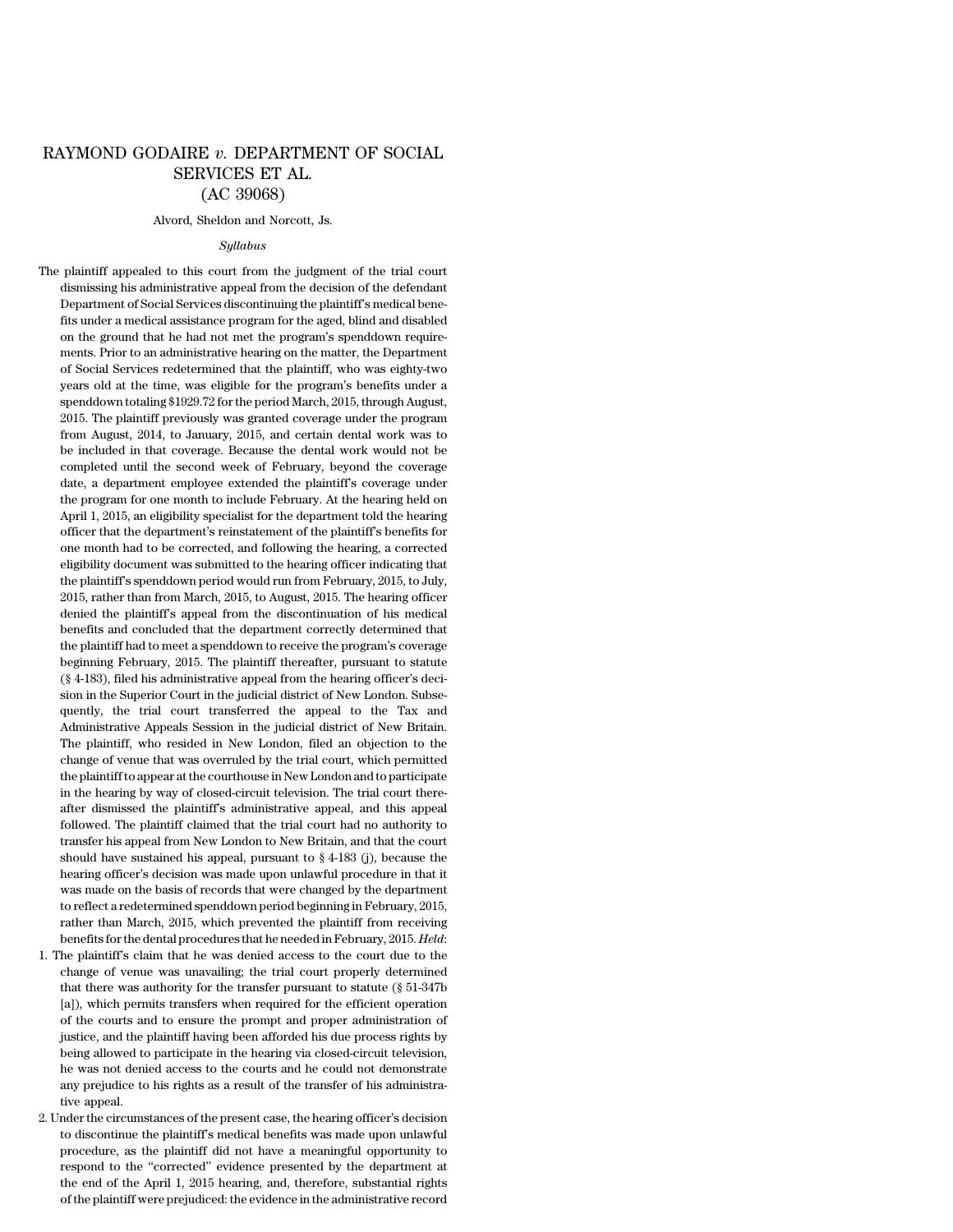showed that the department had advised the plaintiff that his new coverage period for the program's benefits would run from March, 2015, through August, 2015, that the plaintiff's dental work begun in the prior coverage period was covered through February, 2015, because he had satisfied the spenddown requirements for that period, that an employee of the department had extended the plaintiff's coverage through February so that he could have his dental work paid for and completed, and that, on the basis of the documents existing at the time that he appeared at the April 1, 2015 hearing, the plaintiff was operating under the reasonable belief that he had satisfied the program's prior spenddown requirements, was covered through February, and did not need to present any additional bills for his dental work; moreover, the department's retroactive change to the eligibility period resulted in the denial of coverage for the plaintiff's dental work, the plaintiff having been informed by the department that his eligibility period had been extended through February, 2015, he detrimentally relied on such information to not meet the corrected deadline of January 31 for obtaining and presenting a bill for the dental work that had already begun that would have entitled him to payment for the completion of such work, and therefore, his preexisting eligibility through February, 2015, was required under the doctrine of equitable tolling, as he should not have been penalized for failing to timely obtain and produce the dental bill when he could have done so if the department had properly advised him before January 31 that the prior eligibility period would not in fact be extended.

### Argued April 18—officially released June 21, 2017\*

## (Appeal from Superior Court, judicial district of New Britain, Schuman, J.)

#### *Procedural History*

Appeal from the decision of the named defendant discontinuing certain of the plaintiff's medical benefits, brought to the Superior Court in the judicial district of New London, and transferred to the judicial district of New Britain; thereafter, the matter was tried to the court, *Schuman, J.*; judgment dismissing the appeal, from which the plaintiff appealed to this court. *Reversed; judgment directed*.

*Raymond Godaire*, self-represented, the appellant (plaintiff).

*Tanya Feliciano DeMattia*, assistant attorney general, with whom, on the brief, was *George Jepsen*, attorney general, for the appellees (defendants).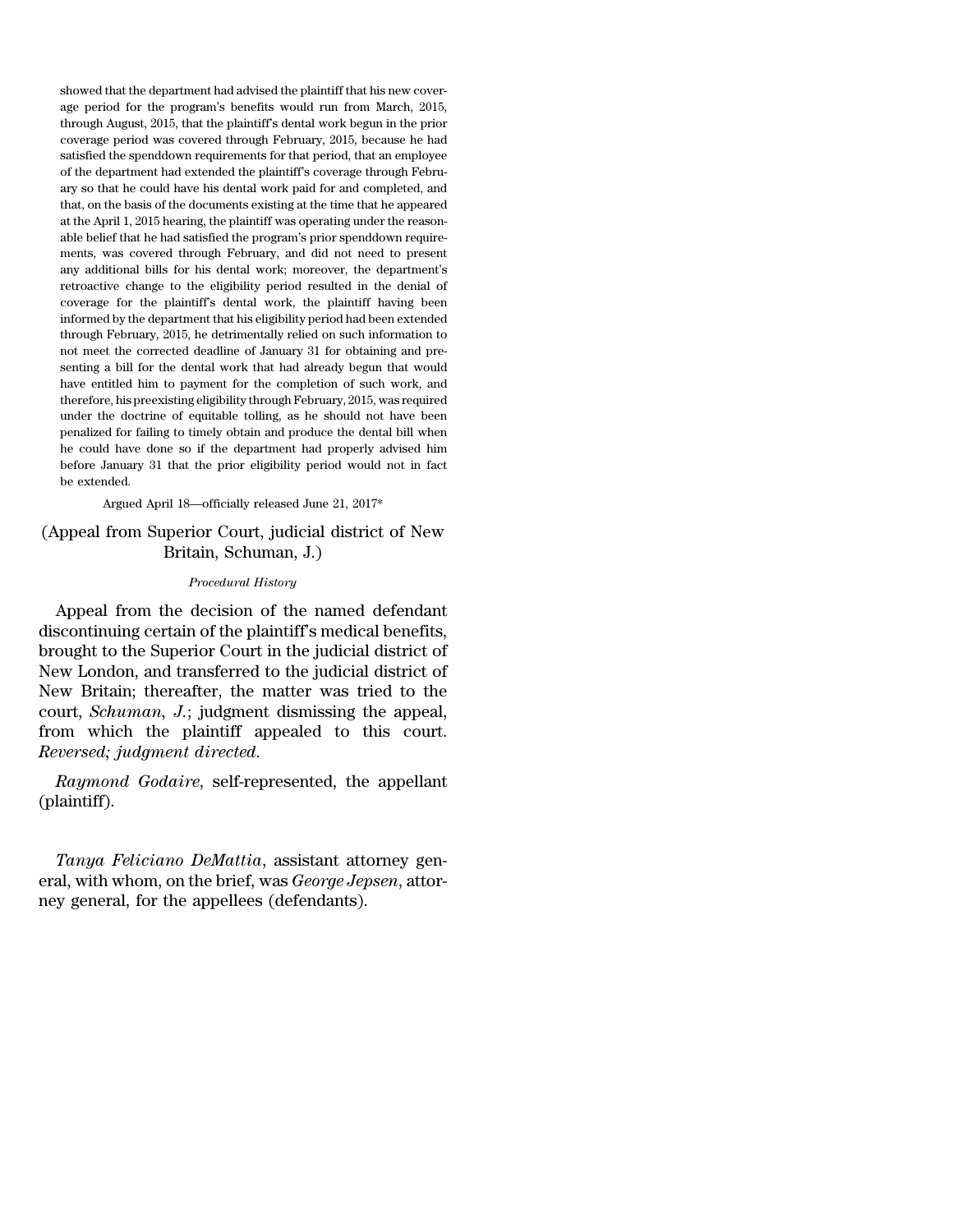## *Opinion*

ALVORD, J. The self-represented plaintiff, Raymond Godaire, appeals from the trial court's dismissal of his appeal from the final decision of the defendant the Department of Social Services (department).<sup>1</sup> The decision appealed from discontinued the plaintiff's benefits under the department's Medical Assistance to the Aged, Blind, and Disabled program (program or Husky C) on the ground that he had not met the program's spenddown requirements. On appeal, the plaintiff claims that the court improperly (1) concluded that the transfer of his administrative appeal from the judicial district of New London to the judicial district of New Britain did not violate his due process rights by denying him reasonable access to the courts, and (2) failed to conclude that his appeal should be sustained because the hearing officer's decision was based on ''faulty records'' and ''records changed by the department . . . .'' We reverse the judgment of the trial court for the reason that substantial rights of the plaintiff have been prejudiced because the hearing officer's decision was made upon unlawful procedure. See General Statutes  $\S 4$ -183 (j).<sup>2</sup>

The following facts, as found by the hearing officer or as undisputed in the record, and procedural history are relevant to the resolution of the plaintiff's claims. By notice dated January 28, 2015, the department advised the plaintiff that his medical assistance under Husky C was to be discontinued on January 31, 2015, due to his failure to ''complete the review process.'' The plaintiff, aged eighty-two at that time, requested an administrative hearing to contest the department's action. On February 2, 2015, prior to the scheduled hearing, the department completed the plaintiff's "redetermination'' and concluded that he was eligible for the program's benefits ''under a spenddown totaling \$1929.72 for the period March, 2015 through August, 2015.''<sup>3</sup> The plaintiff was sent notice of that redetermination.

The administrative hearing was held before a hearing officer on April 1, 2015. At the hearing, the plaintiff represented that he had been in the process of completing some dental work when he received the department's notice that he was required to meet a spenddown requirement before the dental work could continue. According to the plaintiff, the department had previously advised his dentist that it would pay for the making of his false teeth. When the plaintiff reached the time for his last appointment, which had been scheduled for the first or second week of February, 2015, the dentist was notified by the department that the plaintiff's benefits had been discontinued. As a result of this notification, the plaintiff's appointment was canceled and all work on the false teeth ceased.

The department's Eligibility Services Specialist, Gary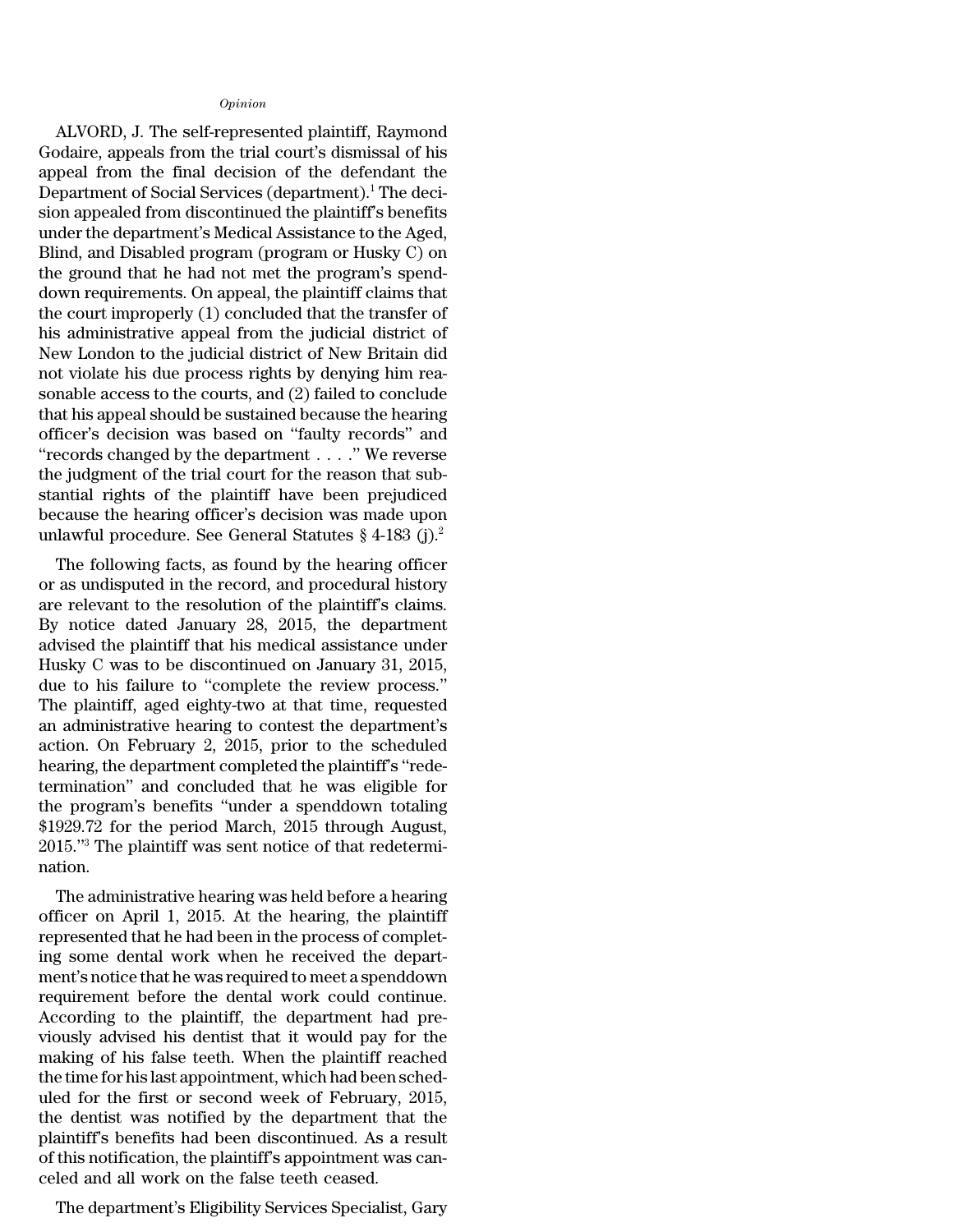Sardo, read the Medicaid hearing summary into the record at the April 1, 2015 hearing. The summary sets forth the issue as follows: "[The plaintiff] receives \$1182 monthly in [Social Security Administration] benefits. His income is in excess of the monthly gross limit for S99 Medicaid eligibility. [The plaintiff's] *period of eligibility runs from March 1, 2015, to August 31, 2015*. His current spenddown amount is \$1929.72. [The plaintiff] does not agree with the fact that he is on a spenddown.'' (Emphasis added.) Also part of the administrative record was a notice for spenddown, dated March 30, 2015, which advised the plaintiff: ''Your income is too high for you to receive medical assistance now. However, *you may still receive medical assistance from March, 2015, to August, 2015*. To be eligible, you must show us that you have medical bills that you owe or have recently paid. When your bills total \$1929.72, your eligibility for medical assistance will begin.'' (Emphasis added.)

The plaintiff told the hearing officer that he had submitted the requisite medical bills for the period from August, 2014, through January 31, 2015. As acknowledged by Sardo at the hearing, the department employee who assisted the plaintiff had ''reinstated [the benefits] for one month, February [2015] . . . .'' A letter from the department to the plaintiff dated February 18, 2015, titled ''Appeal Resolution Notice,'' appears to confirm this statement. Referring to the discontinuance of the program's benefits, the letter advised: ''Our records show that since the time you requested this hearing, the agency has taken the following action to address the above mentioned matter that you have appealed: Benefits reinstated.'' Despite these documents indicating that the plaintiff's benefits had been reinstated for the month of February, 2015, and that the new redetermination period would run from March, 2015, through August, 2015, Sardo told the hearing officer that the department's reinstatement of the plaintiff's benefits for one month ''would need to be corrected.'' The hearing officer inquired: ''Then let me ask, if the department should have begun the spenddown February 1, why wasn't any action taken to correct that prior to today's hearing?'' Sardo responded: ''I just noticed it.''

Later during the hearing, the hearing officer asked Sardo if he would ''be able to pull off the Connect system [the plaintiff's] actual redetermination and any supporting documents that he submitted with that.'' Sardo responded that he would. At the very end of the hearing, the hearing officer stated: ''And then also make sure, Mr. Sardo, since you'll be submitting that redetermination and supporting documents along with the shelter screen and the . . . fee screen, that you make copies to send to Mr. Sardo [sic] as well, so that he knows what I'm looking at as well.'' Sardo responded that he would get the requested documents to the hearing officer by the end of the day. Following the hearing,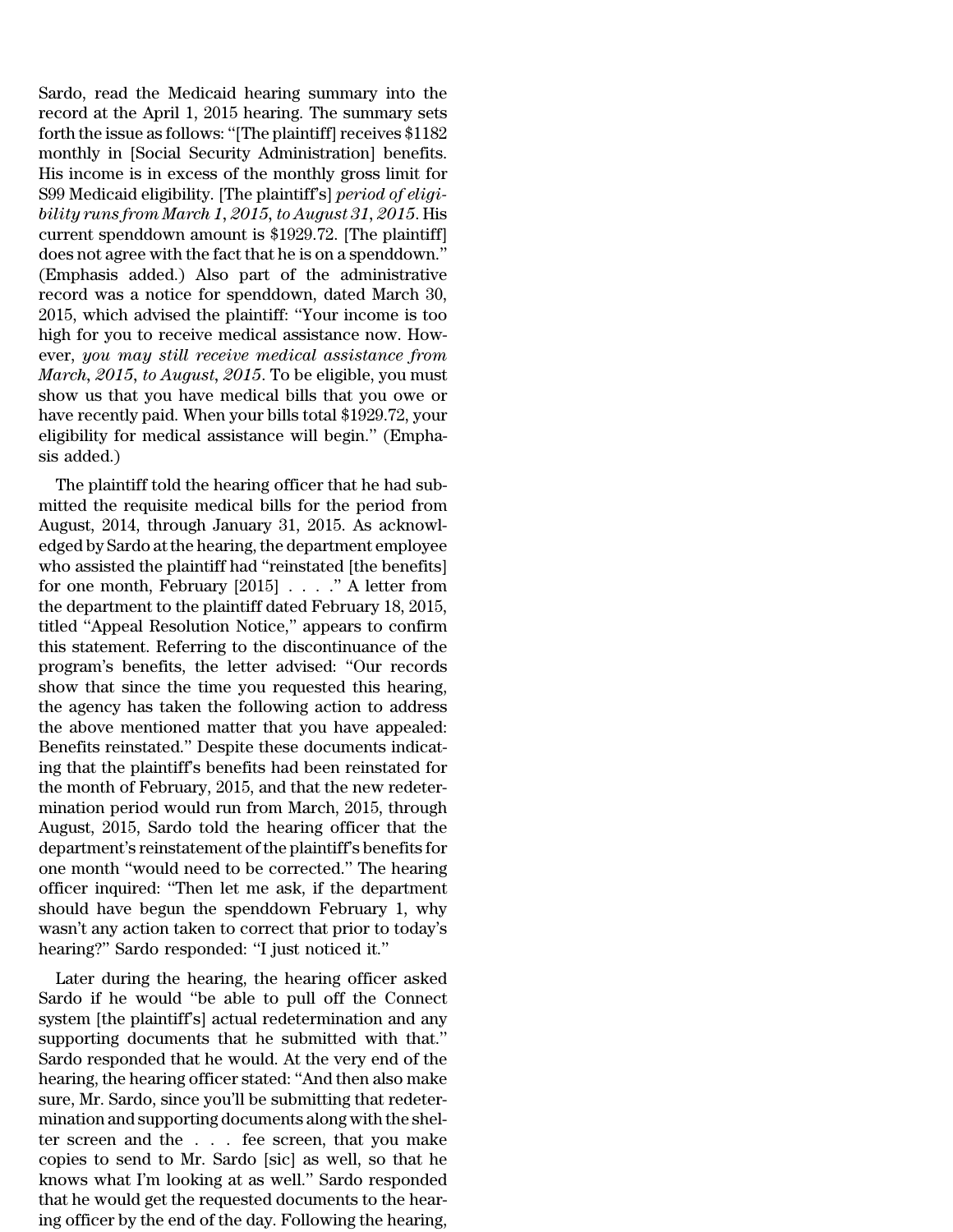a ''corrected'' financial eligibility screen print was submitted to the hearing officer that indicated that the plaintiff's redetermination period ''begin date'' was February, 2015, and "end date" was July, 2015. In the hearing officer's notice of decision dated April 28, 2015, she made the following finding of fact: ''On April 1, 2015, the department corrected the spenddown period from March, 2015, through August, 2015, to February, 2015, through July, 2015. No change made to spenddown amount.'' The hearing officer denied the plaintiff's appeal, concluding that ''the department correctly determined [that the plaintiff] must meet a spenddown to receive [the program's] coverage beginning February, 2015.''

On June 11, 2015, the plaintiff, who resides in New London, filed this administrative appeal from the hearing officer's decision in the Superior Court for the judicial district of New London, pursuant to General Statutes § 4-183. The court transferred the appeal to the Tax and Administrative Appeals Session in the judicial district of New Britain. The plaintiff filed an objection to the change of venue on June 25, 2015, which was overruled by the court on June 26, 2015. Oral argument on the merits of the appeal was scheduled for March 11, 2016. The court permitted the plaintiff to appear at the courthouse in New London and to participate in the hearing by way of closed-circuit television.

In his administrative appeal, the plaintiff alleged, inter alia, that (1) ''on February 2, 2015, [the] Husky C spenddown extended through [the] last day of February, 2015,'' (2) ''on April 1, 2015, [the] 'Hearing Summary' [provided that] . . . Husky C extended through [the] last day of February, 2015," (3) "the hearing officer and [Sardo] . . . opened the hearing after [the] plaintiff was gone on April 1, 2015, to change [the] plaintiff's Husky C eligibility date . . . to make the decision to discontinue [the] plaintiff's Husky C medical [benefits] within the right time frame, thus denying [the] plaintiff coverage for his false teeth,'' (4) ''[General Statutes] § 4-183 . . . permits modification or reversal of an agency's decision if substantial rights of the appellant have been prejudiced because the administrative findings . . . conclusions, or decisions are . . . made upon unlawful procedure,'' (5) the department ''canceled payment for [the] plaintiff's false teeth on [January 31, 2015], and this date would not hold up if [the] plaintiff had coverage [until] the end of February, 2015,'' (6) ''the office manager [at New London Dental Care] called [the department] and was told [that the department] would pay for the false teeth. Work was begun to make [the] plaintiff's false teeth. [The plaintiff's] last appointment before [he] received [his] false teeth fell on [February 9, 2015]. [The plaintiff] called [the department] and told [it that] the appointment fell on a date beyond [his] coverage date. [The department] said the date would be changed so [the plaintiff] could get [his]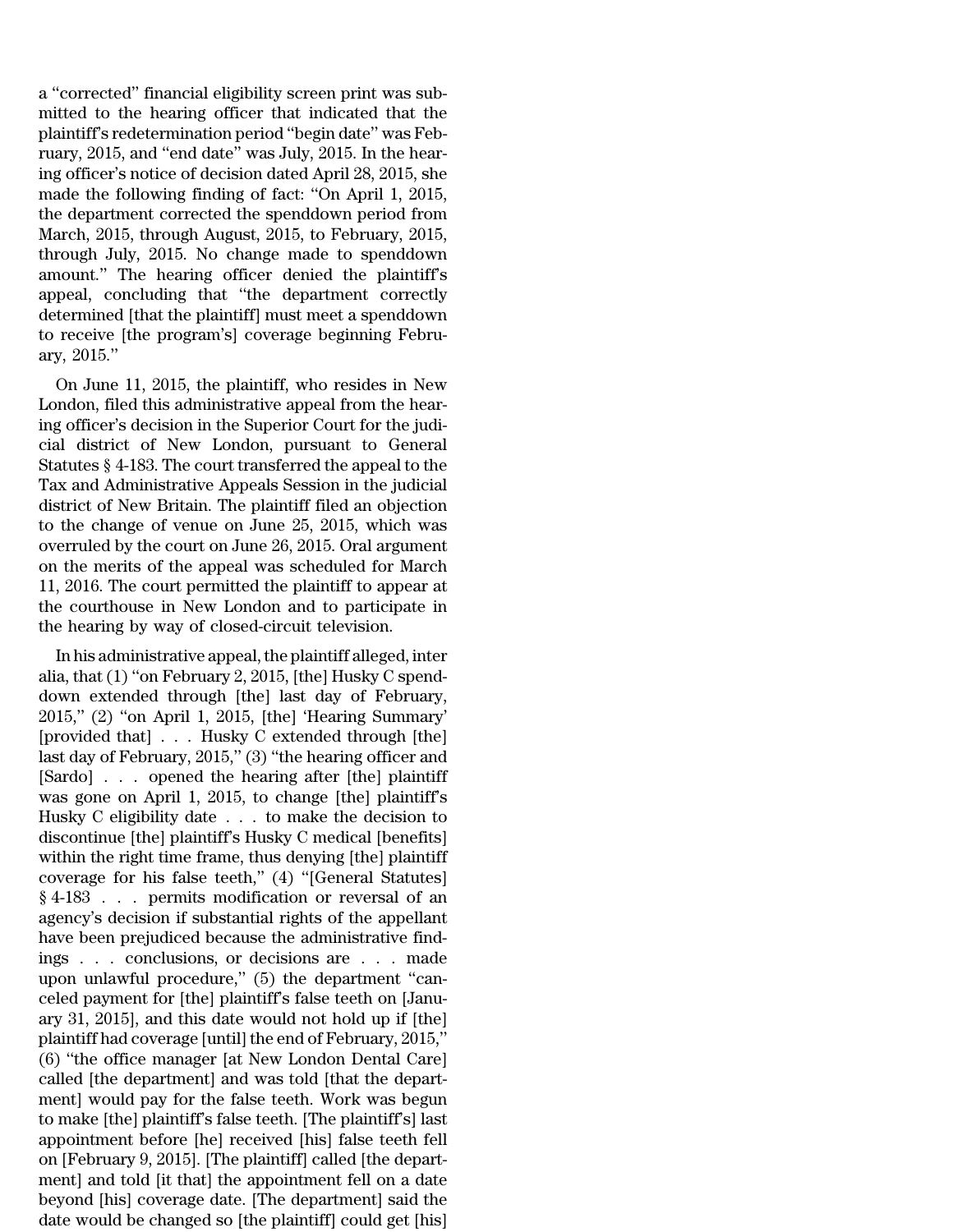false teeth, from [August, 2014], to [January 31, 2015], changed to [August, 2014], to [February, 2015]," and  $(7)$ ''the hearing officer's decision was made under unlawful procedures . . . .'' (Citations omitted; internal quotation marks omitted.)

Prior to the March 11, 2016 hearing before the court, the plaintiff filed a prehearing brief in which he set forth his claims and arguments. In the section titled ''Statement of the Case,'' the plaintiff made the following representations: ''[The] plaintiff was granted Husky C . . . coverage from August, 2014, to January, 2015. [The] plaintiff was allowed to have his upper teeth pulled with the understanding that New London Dental [Care] would make up an upper plate to replace the teeth which were removed. [The department] notified New London Dental [Care] that [the department] would pay for the replacement plate. The making of the false teeth went beyond the January coverage [the] plaintiff had with his Husky C . . . August, 2014, to January, 2015. The teeth were to be completed the second week of February, 2015. [The department's] worker extended [the] plaintiff's Husky C . . . for one month so [the] plaintiff would receive his teeth. Coverage included February, 2015. [The department] now states no extension was granted, and if one was, it was a mistake.'' In support of his argument that he was covered through February, 2015, the plaintiff referred to the department's letter to him dated February 2, 2015, which stated that new coverage would start in March, 2015, and run through August, 2015, if the plaintiff met certain spenddown requirements. Additionally, the plaintiff referred to the hearing summary, which had been sent to him by Sardo and had been cosigned by Sardo's supervisor, which stated that the plaintiff's new coverage period would be from March 1, 2015, to August 31, 2015. That hearing summary was read into the administrative record at the April 1, 2015 hearing. The plaintiff argued that both of those documents demonstrated that February, 2015, was covered in the prior spenddown period and that he had satisfied those requirements.

In his prehearing brief, the plaintiff also referred to the hearing officer's action in allowing the department to change the dates of the redetermination period. According to the plaintiff: ''[The] plaintiff was previously covered by Husky C . . . from August, 2014, through February, 2015. . . . [The action] change[d] that coverage back to August, 2014, to January, 2015, denying [the] plaintiff coverage for the completion of his false teeth and conform[ing] to the decision of the hearing officer.'' The documents in the administrative record support these representations regarding the change in coverage periods.

The department, in its prehearing brief filed on January 29, 2016, acknowledged that ''the administrative record . . . shows that on February 2, 2015, [the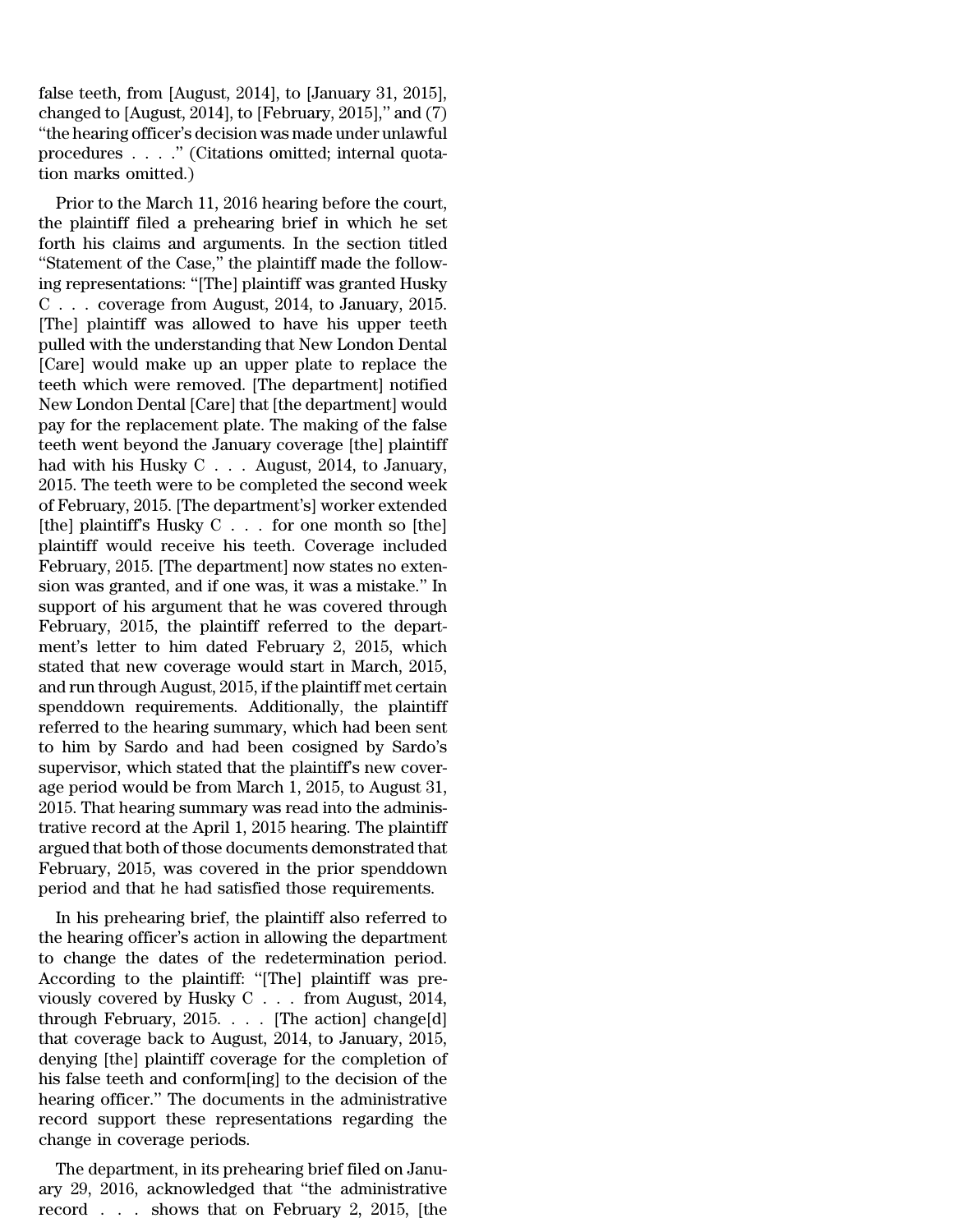department] completed the plaintiff's recertification for [the program] and determined that he was eligible for [the program's benefits], subject to a spenddown totaling \$1929.72, for the time period of *March, 2015, through August, 2015*. . . . [The department] notified the plaintiff that he would need to submit medical bills totaling \$1929.72 to meet the spenddown requirements in order to become eligible for [the program's] coverage for the *March, 2015, [to] August, 2015 period*.'' (Citations omitted; emphasis added.) The department further acknowledged that the period was changed at the April 1, 2015 hearing: ''At the administrative hearing, [the department] determined that its determination of a spenddown period of March [to] August, 2015, as noted in the [notice from the department to the plaintiff dated January 28, 2015] was incorrect because the prior spenddown period had been from August, 2014, [to] January, 2015. . . . *The spenddown period was corrected to February, 2015, [to] July, 2015*, although there was no change to the \$1929.72 spenddown amount.'' (Citations omitted; emphasis added.) In a footnote in its prehearing brief, the department stated: ''It appears that the plaintiff considers [the] correction of this error(correcting the beginning of the spenddown period from March, 2015, to February, 2015) to be the revocation of an 'extension' of his prior six month eligibility period.''

The teleconference hearing before the court was held on March 11, 2016. At that time, the plaintiff read excerpts from the transcript of the April 1, 2015 hearing before the hearing officer. He referred to the hearing officer's question: ''Okay. So is [the plaintiff] under a spenddown for the month of February as well?'' Sardo responded: ''He's on a one month spenddown and that's incorrect.''<sup>4</sup> The plaintiff argued to the court: ''[The department] also stated that [it] didn't know the spenddown for February was incorrect until the hearing of April 1. So how could [the department] possibly deny Husky [C] coverage in February when [the department] didn't know it was an error?'' The plaintiff also told the court that the documents in the administrative record showed that his income was too high, but that he still might receive benefits from March, 2015 through August, 2015: ''The [month of] February was covered by the previous spenddown. Other than that, [the plaintiff] would have had February, 2015, to July, 2015.''

Additionally, the plaintiff argued to the court: ''I'm not a mind reader. I was covered in February by [the department's] own documents and [it] told me I was covered. [The department] told me [and] the dentist [that it] would pay [the bill]. Now, [the department] declares a ruling [that it is] no longer going to pay for it.'' The attorney for the department responded to the plaintiff's claim pertaining to the change in the coverage period as follows: ''[The court is] correct in noting that the—I believe it was a typo, was noticed at the hearing.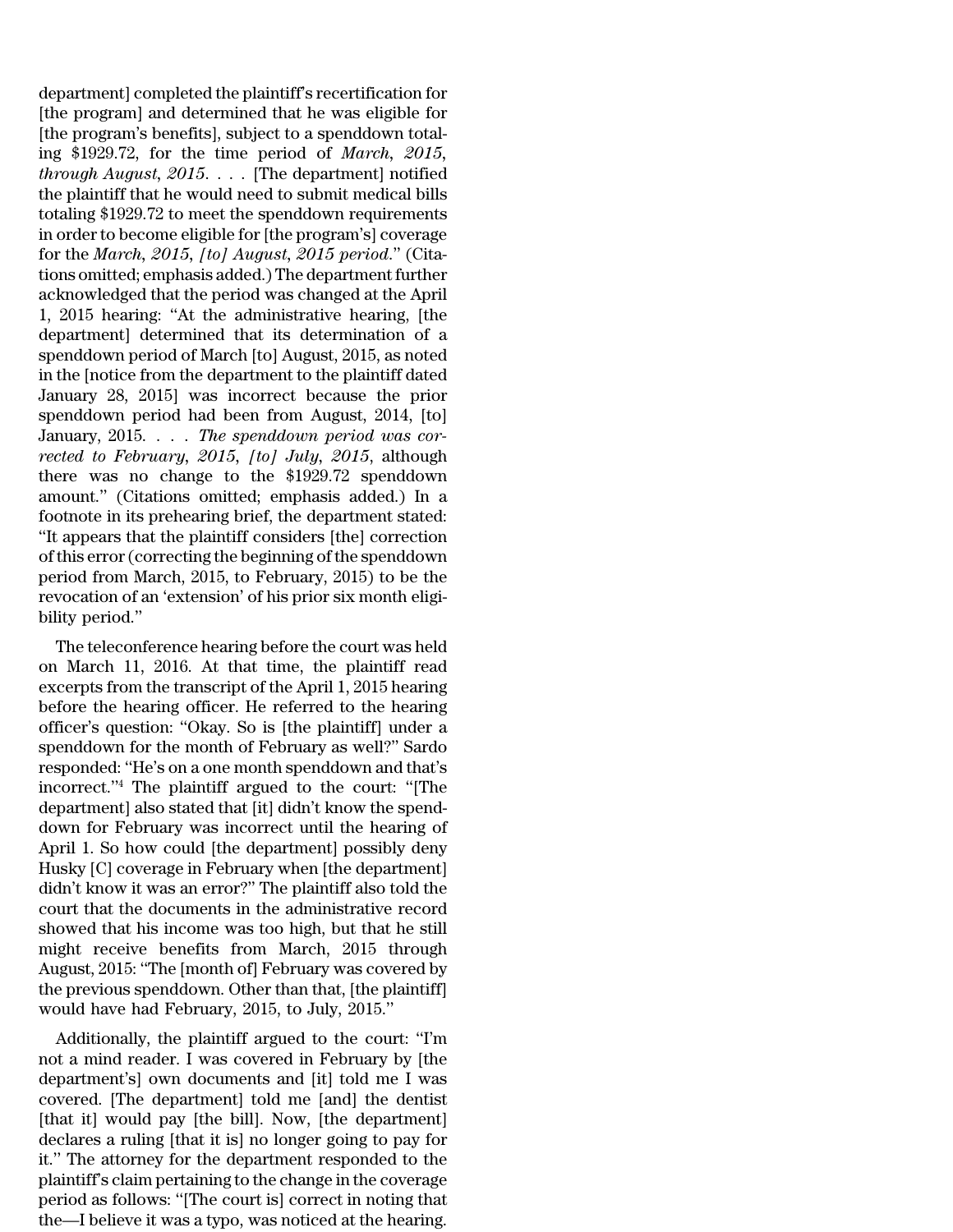. . . [T]he record was held open for additional documents while this correction was made, so [the plaintiff] was aware at the time. I don't believe he presented any evidence at the hearing about these specific dental bills.''

The court issued its memorandum of decision on March 14, 2016. The court first addressed the plaintiff's claim that the court had no authority to transfer his administrative appeal from New London to New Britain and concluded that General Statutes  $\S 51-347b$  (a)<sup>5</sup> authorized such a transfer. The court referred to two standing orders that permit the transfer of Uniform Administrative Procedure Act appeals from the court where initially filed to the Tax and Administrative Appeals Session at the judicial district of New Britain. Furthermore, the court concluded that the plaintiff could not demonstrate that substantial rights of his had been prejudiced by the transfer because the plaintiff was permitted to appear in the courthouse in New London and to participate in the hearing by way of a closedcircuit television.

The court next addressed the plaintiff's claim that the department ''changed the administrative record from one reflecting a spenddown period beginning in March, 2015, to one beginning in February, 2015,'' which ''prevented him from receiving benefits for dental procedures that he needed in February, 2015.'' The court rejected the plaintiff's claim: ''At the end of the hearing, the hearing officer reiterated that the department would submit 'that redetermination' and the department stated that it could do so 'by the end of today.' '' The court noted that exhibit 7 in the administrative record was the corrected redetermination document and that the document had been submitted by the department ''on April 1 [2015], after the hearing, just as it promised to do at the hearing itself.'' The court determined that ''[t]he exhibit merely confirmed the department's representations at the hearing that it had corrected the plaintiff's records so that the spenddown period would begin in February rather than March, 2015. . . . The plaintiff was present at the hearing and never voiced any objection as the hearing officer and the department discussed submitting the supplemental exhibit.'' Accordingly, the court concluded that ''there is no merit to the plaintiff's complaint.'' The court affirmed the department's decision and dismissed the plaintiff's administrative appeal. This appeal followed.

Even though we are reversing the judgment on another ground, we address the plaintiff's first claim that he was denied access to the courts, because his appeal was transferred from New London to New Britain, for the reason that it is likely to arise in any subsequent proceedings. See *State* v. *A. M.*, 156 Conn. App. 138, 156–57, 111 A.3d 974 (2015), aff'd, 324 Conn. 190, 152 A.3d 49 (2016). The plaintiff's argument merits little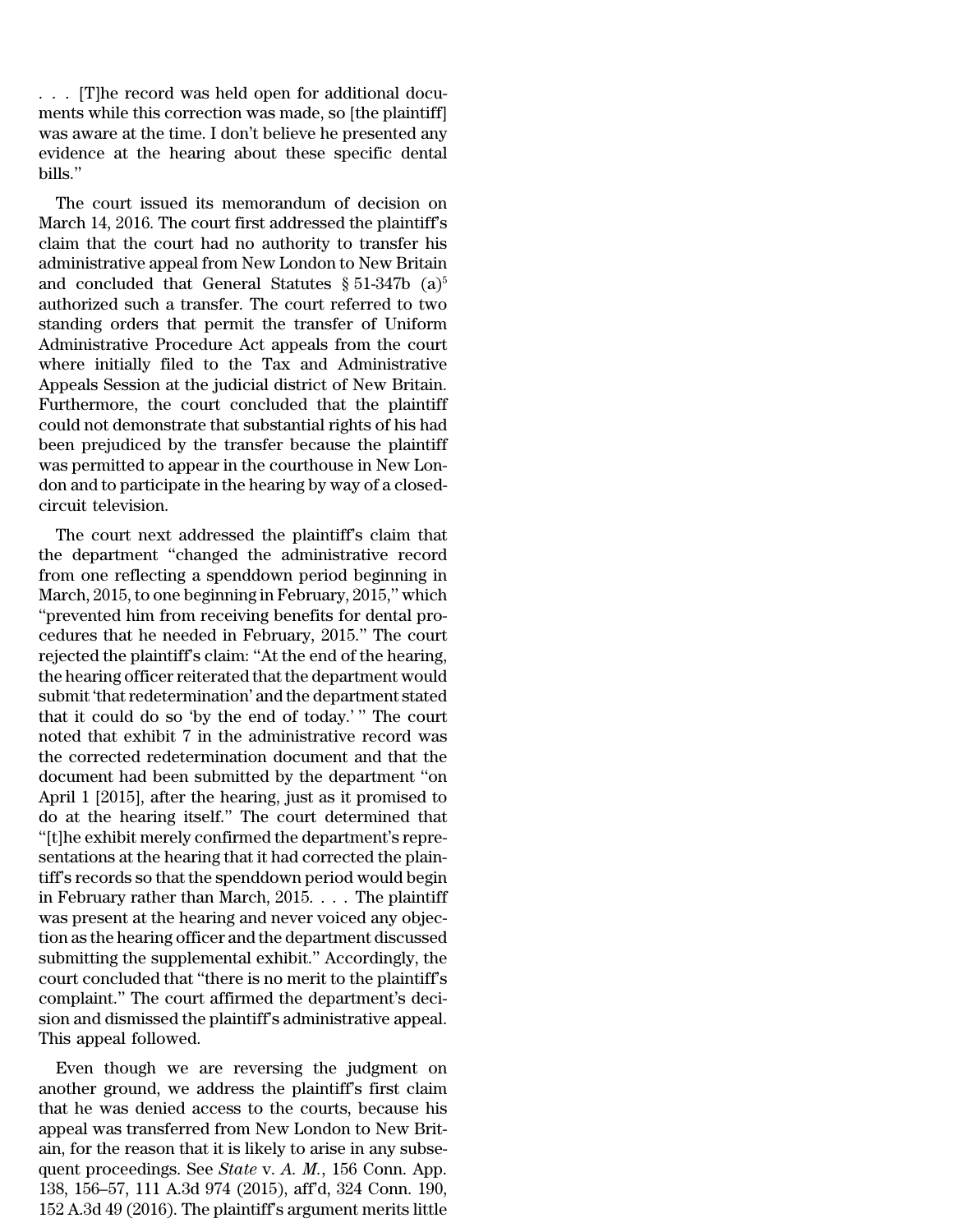discussion. We agree with the trial court that there is statutory authority for the transfer; General Statutes § 51-347b (a); and that the plaintiff was afforded his due process rights by being allowed to participate in the hearing via closed-circuit television. The plaintiff was not denied access to the courts, and he cannot demonstrate any prejudice to his rights as a result of the transfer of his administrative appeal.

The plaintiff's next claim is that the trial court should have sustained his appeal because the hearing officer's decision was based on ''faulty records'' and ''records changed by the department . . . .'' The plaintiff argues that the decision violated his rights because, inter alia, it was ''made upon unlawful procedure . . . .'' He argues: ''The department and its attorney altered documents to fit the hearing officer's decision. The hearing officer was a party to the altering of [the] plaintiff's Husky C . . . coverage, changing it from coverage for the month of February, 2015, to no coverage, by their change to January, 2015.'' We agree that substantial rights of the plaintiff have been prejudiced because the hearing officer's decision was made upon unlawful procedure. See General Statutes § 4-183 (j).

We begin with the applicable standard of review. ''[J]udicial review of an administrative agency's action is governed by the Uniform Administrative Procedure Act (UAPA), General Statutes § 4-166 et seq., and the scope of that review is limited. . . . When reviewing the trial court's decision, we seek to determine whether it comports with the [UAPA].'' (Internal quotation marks omitted.) *Dickman* v. *Office of State Ethics, Citizen's Ethics Advisory Board*, 140 Conn. App. 754, 766, 60 A.3d 297, cert. denied, 308 Conn. 934, 66 A.3d 497 (2013). ''Conclusions of law reached by the administrative agency must stand if . . . they resulted from a correct application of the law to the facts found and could reasonably and logically follow from such facts. . . . The court's ultimate duty is only to decide whether, in light of the evidence, the [agency] has acted unreasonably, arbitrarily, illegally, or in abuse of [its] discretion.''(Internal quotation marks omitted.)Id., 767.

''General Statutes § 4-183 (a) provides an avenue for any person, aggrieved by a final administrative decision, to appeal to the Superior Court.'' *Searles* v. *Dept. of Social Services*, 96 Conn. App. 511, 513, 900 A.2d 598 (2006). Section 4-183 (j) provides, in relevant part, that ''[t]he court shall affirm the decision of the agency unless the court finds that substantial rights of the person appealing have been prejudiced because the administrative findings, inferences, conclusions, or decisions are . . . made upon unlawful procedure . . . .''

We note that there is a paucity of case law that discusses the issue of whether the decision of an administrative agency is improper because it was made upon unlawful procedure. Nevertheless, we find the case of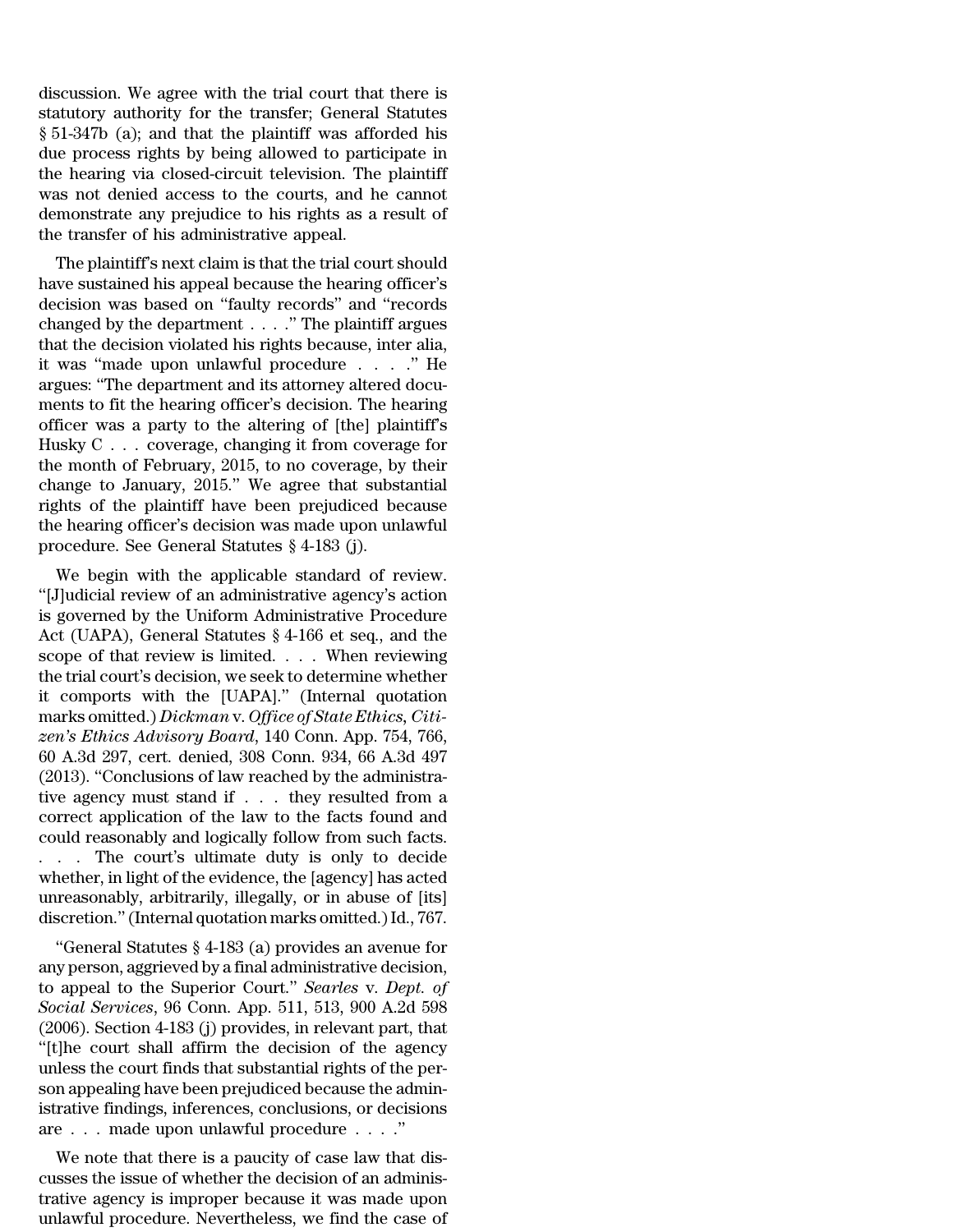*Henderson* v. *Dept. of Motor Vehicles*, 202 Conn. 453, 521 A.2d 1040 (1987), to be instructive. In *Henderson*, the plaintiff appealed from a decision of the adjudication unit of the Department of Motor Vehicles that suspended his license because of his involvement in a fatal accident. Relying on General Statutes (Rev. to 1987) § 4-183 (g) of the UAPA, subsequently amended and renumbered as  $\S$  4-183 (j), the plaintiff argued that the agency's decision had been made upon unlawful procedure because it had received an ex parte communication. Id., 454–58. Although the issue certified for appeal was whether the plaintiff had the burden of proving prejudice to substantial rights under those circumstances, our Supreme Court nevertheless recognized that ''an ex parte communication by an adjudicator concerning a case before him would indicate that the decision had been 'made upon unlawful procedure,' a ground for reversal or modification specifically mentioned in  $\S 4-183$  (g) (3)." Id., 458. We conclude that the circumstances of this case are similar to those in *Henderson*, in that the plaintiff did not have a meaningful opportunity to respond to the ''corrected'' evidence presented by the department at the end of the April 1, 2015 hearing.

The evidence in the administrative record supports the plaintiff's claim that the department had advised him that his new coverage period for the program's benefits would run from March, 2015, through August, 2015, and that his dental work begun in the prior period was covered through February, 2015, because he had satisfied the spenddown requirements for that period. The evidence further supports the plaintiff's claim that he proceeded at the April 1, 2015 hearing under those reasonable assumptions as to his satisfaction of the program's prior spenddown requirements.

The plaintiff consistently and persistently has claimed that an employee of the department extended his coverage through February, 2015, so that he could have his dental work paid for and completed. There is evidence in the administrative record to support that claim and, in fact, the department acknowledged that it appears that an extension had been given, but that it was ''incorrect'' and needed to be ''corrected.'' The plaintiff, however, on the basis of the documents existing at the time that he appeared at the April 1, 2015 hearing, was operating under the reasonable belief that he was covered through February and, therefore, did not need to present any additional bills for his dental work. There was no reason for him to have presented the bill from New London Dental Care for the completion of his false teeth because (1) he had been advised when the extension had been granted that the work to be completed in February would be covered by the program, (2) his documents from the department provided that he was covered through February, 2015, and (3) his dental work was to be completed in the second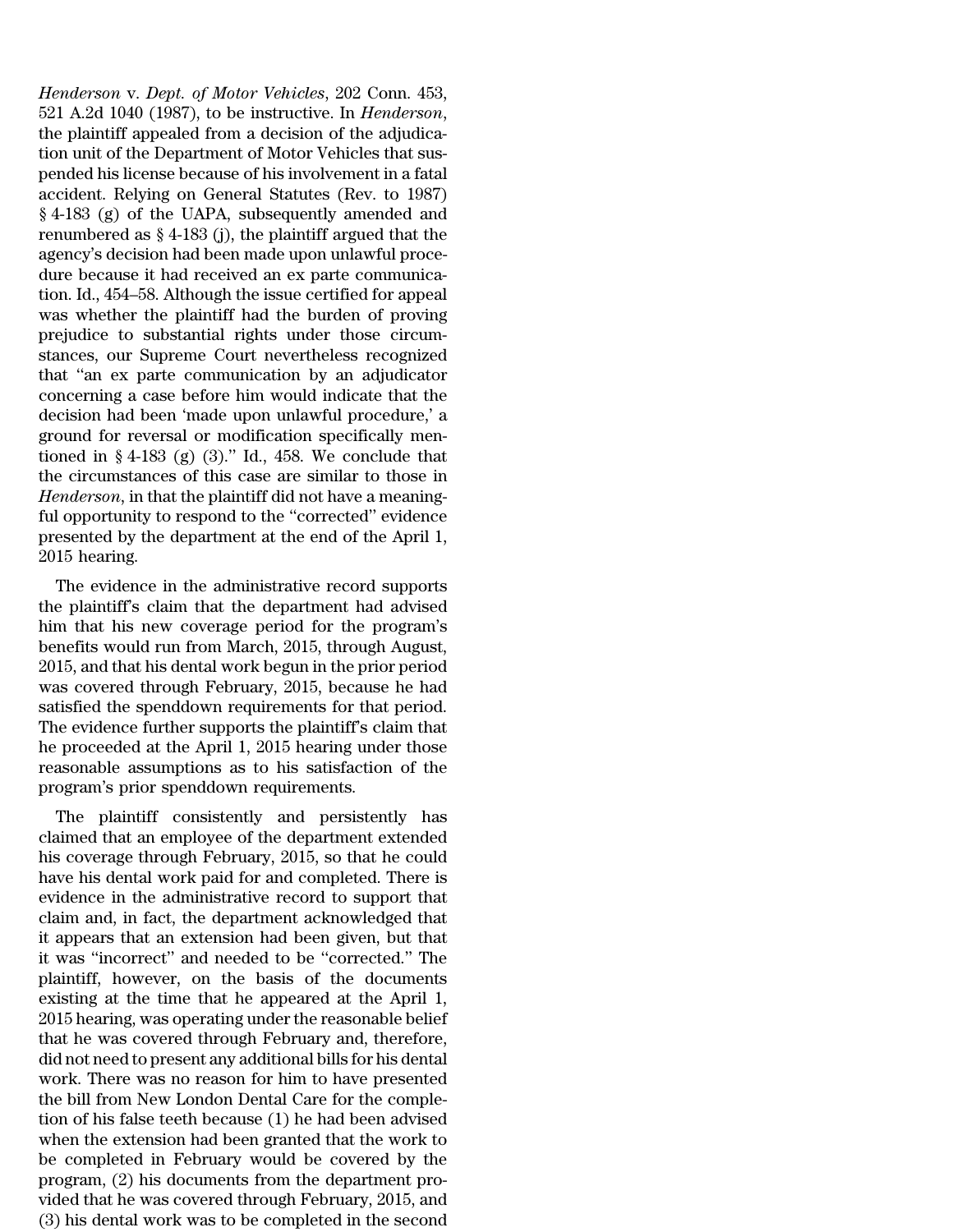week in February, and he had met the requirements for coverage for the previous period. He already had had his upper teeth removed in preparation for the upper dental plate, and was about to attend his last dental appointment when he was told that the work was no longer covered. At the April 1, 2015 hearing, he was told that the department's documents were incorrect and that the documents needed to be changed to reflect that he was not covered for work completed in February, 2015. The hearing officer allowed the submission of the ''corrected document,'' which had the effect of excluding him from coverage, after the hearing. $6$ 

Under the circumstances of this case, we conclude that the decision was made upon unlawful procedure. Although the plaintiff has not used the term ''equitable tolling'' in his administrative appeal, in his briefs or in his arguments to the trial court or this court, the substance of his claim falls within the parameters of that doctrine. He has argued, with support from the record, that the department retroactively changed the eligibility period, thereby resulting in the denial of coverage for the remainder of his dental work. Having been informed by the department that his eligibility period had been extended through February, 2015, the plaintiff detrimentally relied on such information to not meet the corrected deadline of January 31, 2015, for obtaining and presenting a bill from New London Dental Care for work that had already begun that would have entitled him to payment for the completion of such work. ''We treat 'equitable tolling' as a doctrine inclusive of waiver, consent, or estoppel, that is, as an equitable principle to excuse untimeliness.'' *Williams* v. *Commission on Human Rights & Opportunities*, 67 Conn. App. 316, 320 n.9, 786 A.2d 1283 (2001). The plaintiff should not be penalized for failing to timely obtain and produce the dental bill when he could have done so if the department had properly advised him before January 31, 2015, that the prior eligibility period would not in fact be extended. The plaintiff's preexisting eligibility through February, 2015, is required under the equitable tolling doctrine, and the department is ordered to proceed in accordance with this opinion.

The judgment is reversed and the case is remanded with direction to render judgment sustaining the plaintiff's appeal.

In this opinion the other judges concurred.

\* June 21, 2017, the date that this decision was released as a slip opinion, is the operative date for all substantive and procedural purposes.

<sup>1</sup> Gary Sardo, an eligibility service specialist for the department, was also named as a defendant in this appeal, and we refer to him by name.

 $2$  General Statutes § 4-183 (j) provides: "The court shall not substitute its judgment for that of the agency as to the weight of the evidence on questions of fact. The court shall affirm the decision of the agency unless the court finds that substantial rights of the person appealing have been prejudiced because the administrative findings, inferences, conclusions, or decisions are: (1) In violation of constitutional or statutory provisions; (2) in excess of the statutory authority of the agency; (3) *made upon unlawful procedure*; (4) affected by other error of law; (5) clearly erroneous in view of the